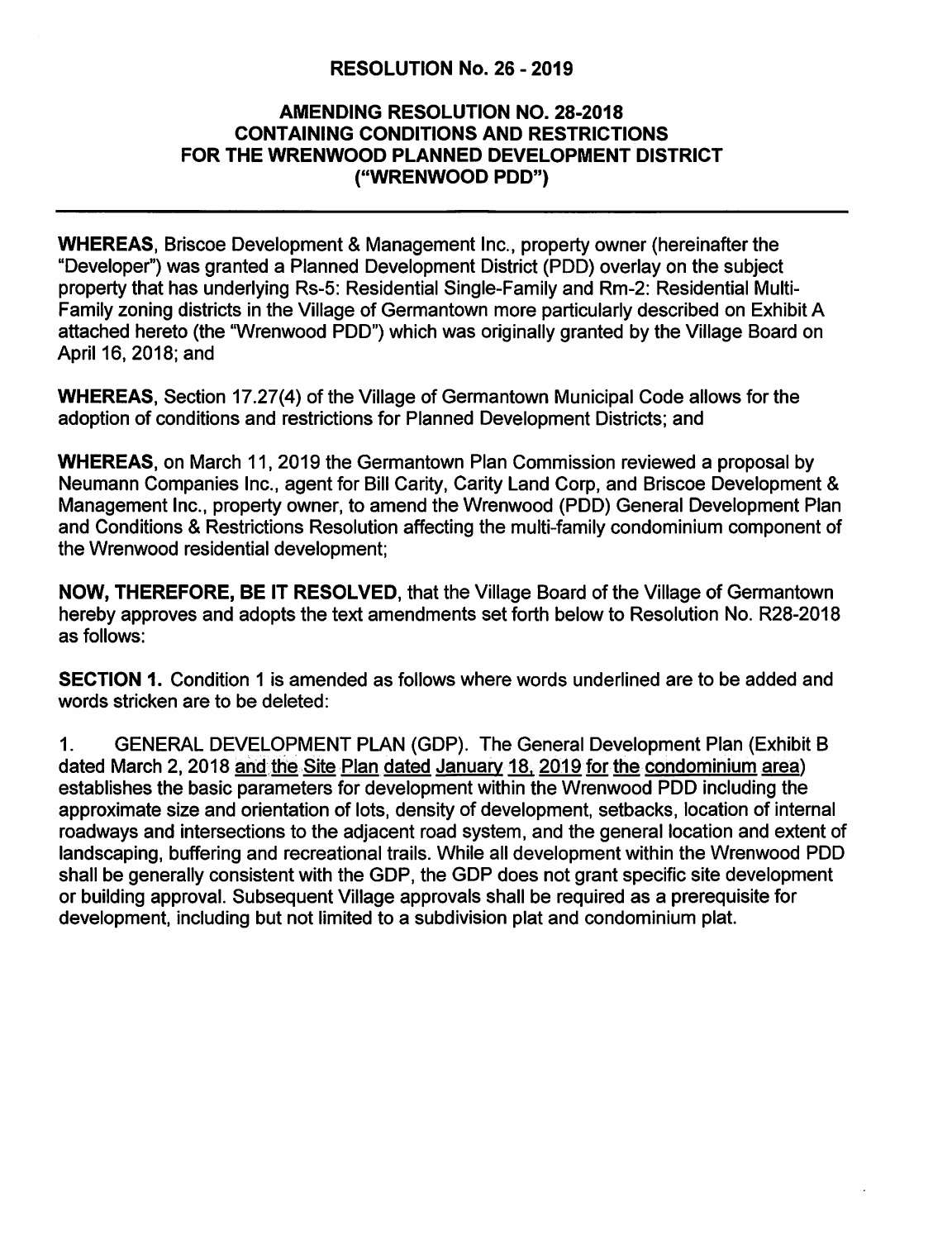Page 2 of 3

**SECTION 2.** Condition 2 is amended as follows where words underlined are to be added and words stricken are to be deleted:

2. PERMITTED LAND USES. Permitted Principal, Accessory, Conditional and Temporary Uses allowed within the Wrenwood POD shall be as set forth in Rs-5: Residential Single-Family and Rm-2: Residential Multi-Family Zoning Districts Section 17.30 of the Zoning Code including a clubhouse building with outdoor amenity allowed as a permitted use in the Rm-2: Residential Multi-Family District subject to the following restrictions:

- a. The clubhouse is not made available for commercial purposes;
- b. The building design, architecture and materials are comparable to those used for the condominium buildings:
- c. Construction of the clubhouse commences no later than occupancy of the 22nd condominium dwelling unit.

**SECTION 3.** Condition 10 is amended as follows where words underlined are to be added and words stricken are to be deleted:

## **10.SITE DEVELOPMENT AND BUILDING REQUIREMENTS.**

Unless otherwise modified as set forth below, all development and building shall be in accordance with the lot, building and other applicable bulk requirements set forth in the applicable underlying Rs-5: Single-Family or Rm-2: Multi-Family Zoning Districts and other applicable Zoning Code regulations:

Modifications to the Rs-5: Single-Family District

- a. LOT AND BUILDING REQUIREMENTS
	- i. Lot Width (minimum) 90 feet
	- ii. Principal Building Setbacks (minimum)
		- 1. Side Yard 12 feet

## Modifications to the Rm-2: Multi-Family District

- b. LOT AND BUILDING REQUIREMENTS
	- i. Lot Size (minimum) None (allow condominium development of entire area provided total number of units does not exceed sixty (60) units; maximum number of buildings does not exceed fifteen (15) and maximum number of units per building does not exceed four (4) units per building
	- ii. Principal Building Setback (minimum)
		- 1. Street/Front Yard. 25 feet